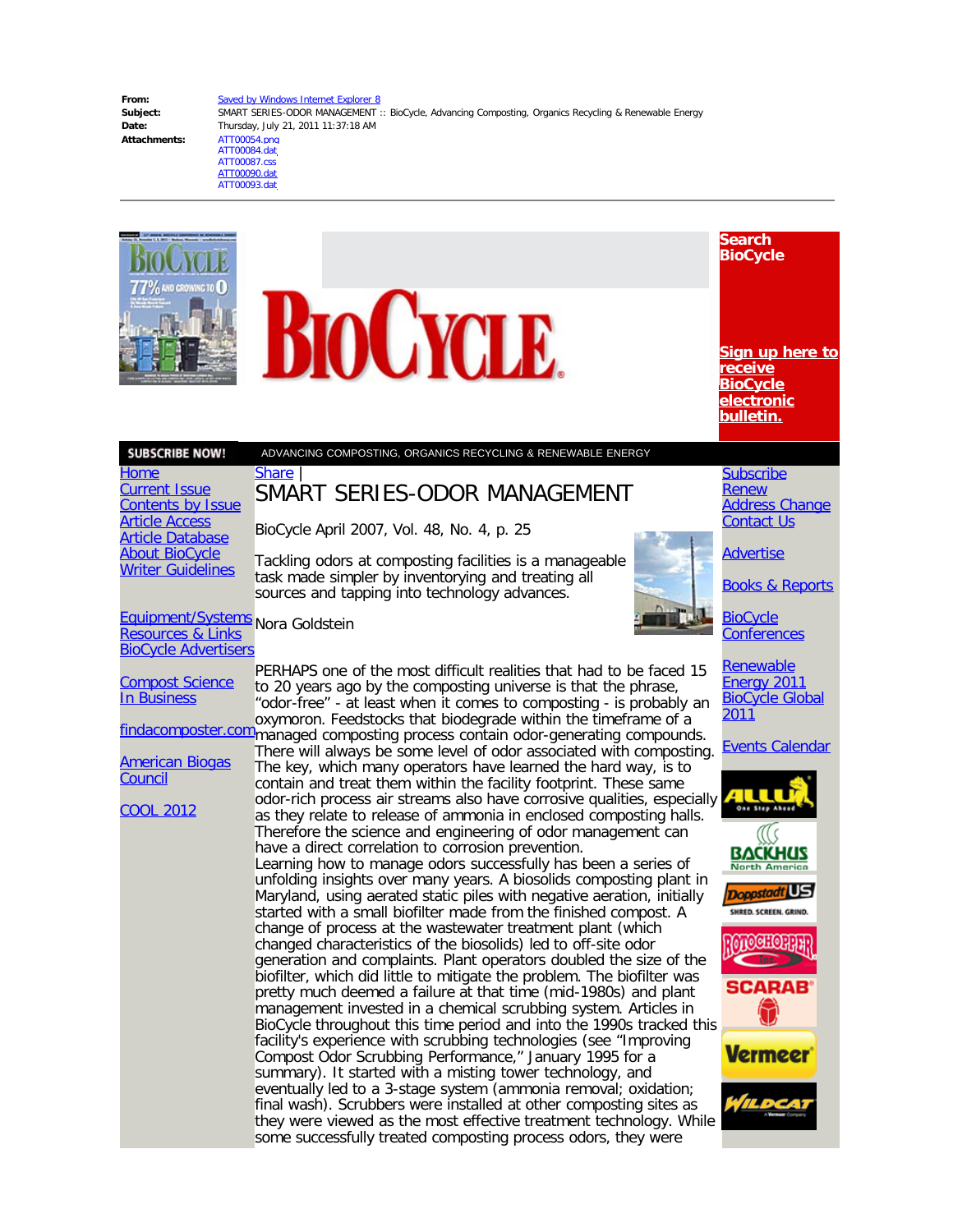capital and management intensive.

During the 1990s, a number of horizontal agitated bay composting systems were installed, primarily to process biosolids and ground yard trimmings and/or wood chips. While some of these sites installed chemical scrubbers, the vast majority opted for biofiltration of process and building air. Enough had been learned from early installations to recognize that biofilters actually are quite effective at treating odorous air streams from composting operations but they have to be engineered, sized and maintained correctly. It also was recognized that biofilters can perform more effectively if the odorous air stream is pretreated through a scrubbing system to knock out ammonia, and/or to humidify the air. A technological marriage of sorts was made between biofiltration and scrubbing technologies. Several other critical facets of odor management emerged over the 1990s and into the new century - identification and analyses of odor compounds; systematic inventorying of all odor sources; odor dispersion modeling to track how and where odors move off-site; and operator "accessible" odor monitoring and measuring tools. Operators also recognized the importance of controlling fugitive odors, installing high-speed doors on tipping and composting buildings and using odor neutralization products released in a vapor phase around building doors or at sites that are open to the atmosphere.

This fourth Smart Series article highlights some of the advances in odor control knowledge, practice, tools and technologies. The sidebar contains some key definitions and phrases.

## SMARTER ODOR MANAGER

To learn more about how the confluence of science, technology and experience has made composters smarter odor managers, we turned to Derek S. Webb, P.E. Director of Technology and Emerging Markets for BIOREM, a manufacturer of high efficiency biofiltration systems based in Guelph, Ontario. BIOREM has been working with several composting facilities in Ontario and eastern Canada that process source separated residential and commercial/institutional organics streams, all using enclosed composting systems. The company has about 550 biofilter installations worldwide, the majority in North America treating odorous air streams at wastewater treatment plants and biosolids facilities. "How have we become smarter odor managers?" asks Webb. "The whole science and art of odor control and management have really taken off in the last 10 years. For example, odor control used to be a subjective science, but with increasing use of odor panels - dynamic olfactometry - a lot more science has been put behind it.

"For odor control in general, knowing what is in the air becomes critical, and has a major impact on the type of technology to use. The first step is an analysis of odor inlet levels to determine what compounds are present and in what magnitude. Second is knowing how to deal with the types of odor compounds present. Hydrogen sulfide (H2S) is a good example. When bacteria degrade H2S, one of the by-products is sulfuric acid, which can acidify the filter bed that the microbes are living in. That may not be good for microbes needed to degrade other compounds. Nitrogen-bearing compounds like ammonia also can be toxic to bacteria if the levels are too high. Another group of compounds to be aware of is VOCs. When organic materials break down, there is a release of organic acids such as aldehydes that typically are more difficult to remove regardless of the technology. Knowing what odor compounds are in the air stream is essential to designing the pretreatment and biofiltration systems." Other critical pieces of information needed about the air stream when designing an odor treatment system are the level of moisture, temperature, and amount and type of particulates. "That information helps to design the pretreatment stage," Webb adds. "Is the air too hot, too cool, too dry? Does it contain dust? Any appreciable dust in the air stream when it gets into the biofilter will quickly blind the media." He notes that the more complex the air stream going into a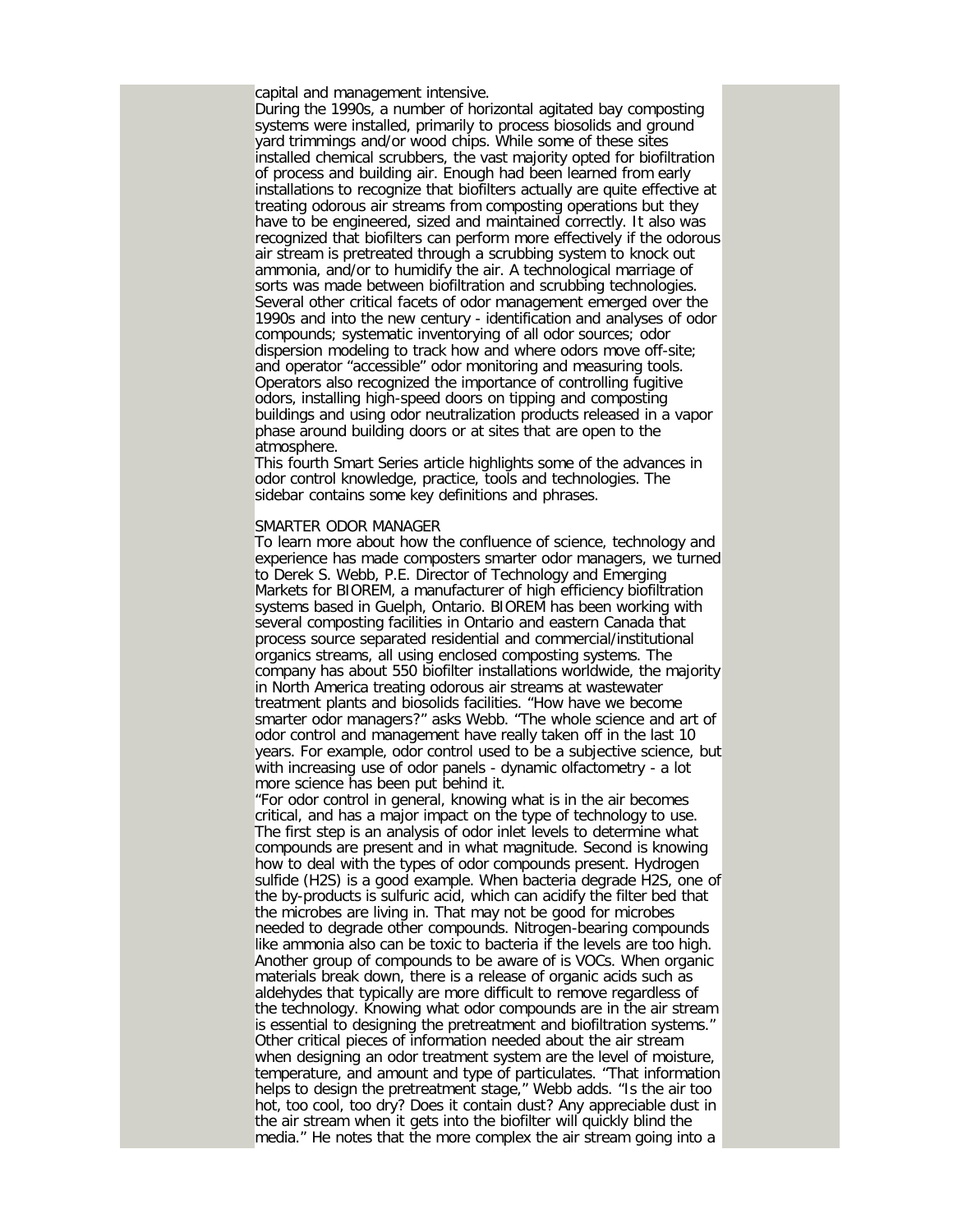biofilter, the more phases of conditioning are necessary. "If the air stream has high ammonia and high H2S, for example, that may require a scrubber to remove the ammonia, a biotrickling filter to remove the H2S, and a biofilter to remove all remaining compounds."

Many in-vessel composting operations are managed with fairly high air flow rates for compost process control and air exchanges in the building. Backpressure on the aeration system due to compaction of the filter media and clogging in the aeration trenches in the composting building not only makes overall air handling inefficient, it increases utility costs to run the entire plant. "Operational costs based on backpressure to air flow becomes critical, especially at composting plants with very large air flow rates," says Webb. "For example, our biofilter design is optimized at 1- to 2-inches of water column. In Ontario, utility costs are roughly \$50,000/year/ inch of water column based on a 250,000 cfm system. So when the backpressure builds to 6- to 8-inches of water column, you can see how the utility costs can skyrocket." He adds that BIOREM installs sensors at every foot of media depth to take pressure readings. This gets reported via the software management system so that the operator can monitor backpressure and respond if there is an increase.

The learning curve about the biofilter media itself has come light years as well. In the early years, compost facilities would use a combination of their own material and wood chips (or just wood chips) and blow the process and building air through it. The higher temperature of the inlet air, along with the moisture, would lead to a composting-like environment in the biofilter, with bacteria degrading the wood as a carbon source. The biofilter would perform well initially, but over a period of six to 12 months, the media would degrade, leading to compaction and clogging. The net effect is that air flows along the paths of least resistance, and can escape the biofilter untreated. In a short period of time, this can lead to high levels of maintenance, neighbor complaints and bed replacement. Over the years, compost facility designers began to pay more attention (and capital) to pretreatment of the process and building air and the media components and blend. It was recognized that the surface area of the media was a factor in the overall performance of the biofilter. "The higher the surface area, the higher the potential attachment site is to support bacteria that will degrade odors," explains Webb. "Also, the higher the surface area, the higher the contact area is for the odor compounds. The wood chip media might be as large as 1-inch by 1-inch by 4-inches, and it tended to have smooth surfaces, so the effective surface area was very low. In turn, this required longer retention time of the odorous air stream in the biofilter for effective treatment."

Another insight Webb offers into the media is that some odor compounds are hydrophobic and others are hydrophilic (water loving). This means that some are soluble and others are not. This reality was a factor in BIOREM's engineering of a synthetic media that degrades both hydro and hydrophilic compounds. "The formulation has a coating that attracts the water soluble compounds first, and then a bacteria that releases an enzyme to oxidize the hydrophobic compounds," he explains. Buffers are added to the media to reduce acidification.

The synthetic media has 11,000 sq. ft. of surface area/gram available for potential attachment sites for bacteria or biofilm to solubilize compounds out of the air into the moisture film. This contrasts with approximately 10 sq. ft./gram for wood chip-based media, adds Webb. "We learned an important concept that what is good for biology is not good for physics when it comes to effective biofiltration. "In effect, using a small particle size organic media to gain surface area can ultimately increase the backpressure on the biofilter because of clogging. So we went about finding a way to get what we needed out of one parameter and fool the others. Our media has surface area but because it is a mineral structure, it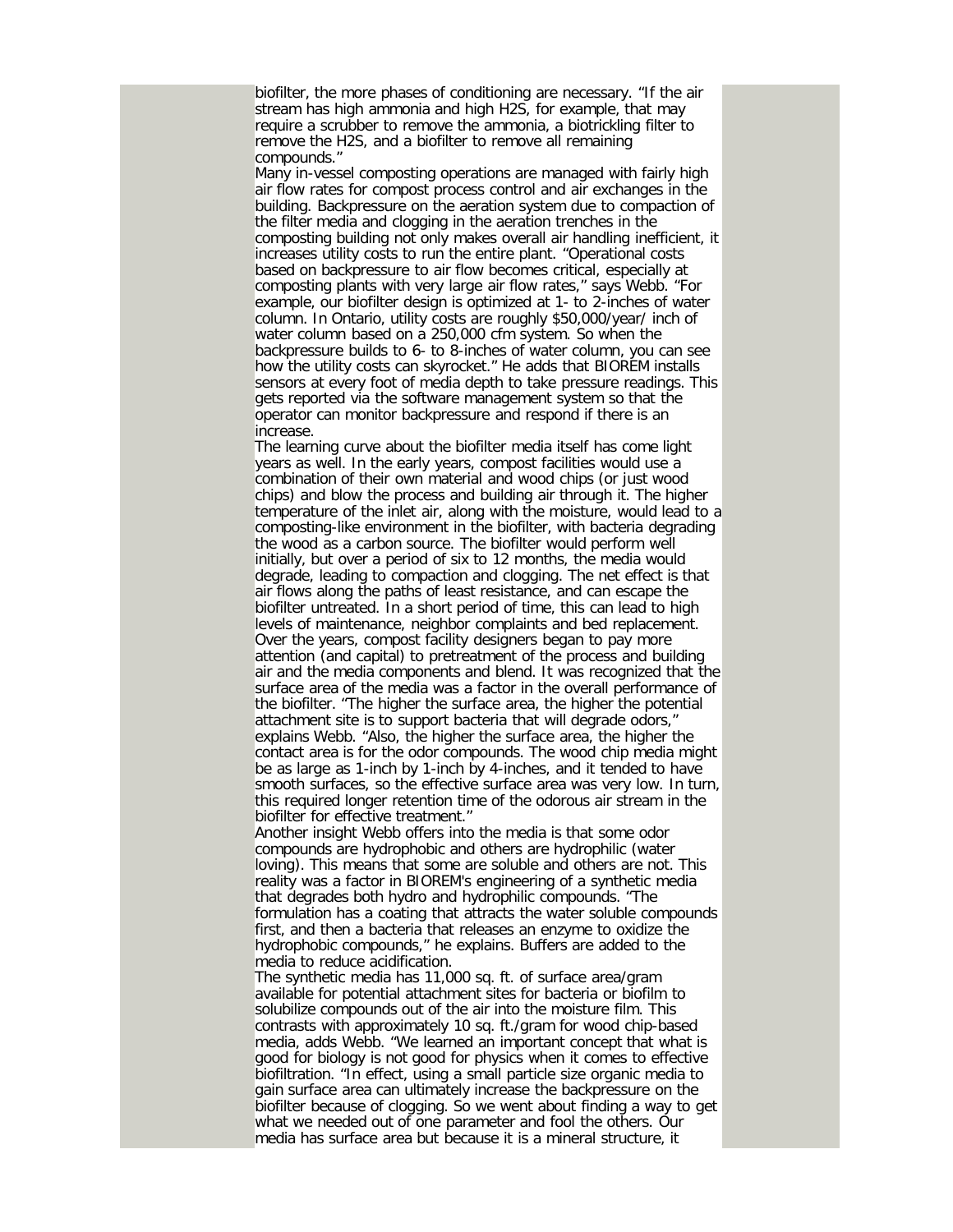doesn't compact and allows air to flow freely." For composting facilities using organic media, Webb stresses the importance of how the media should be placed in the biofilter cell. "One facility we worked with placed the media in the corner and then worked outwards to fill it in," he explains. "When they ran out of material, they would get another load. The result was that there were two different materials at the same depth, with two different aerodynamic characteristics. Air can be difficult to work with. It has a mind of its own. Air will choose the path of least resistance, so if one section has more coarse wood chips and the next section has more fines, air will go with the wood chip side and not be effectively scrubbed of odor compounds. If you are unsure of the feedstock source, build the biofilter in layers so at least you have the same aerodynamic characteristics in that layer as the air travels upwards." Recently, the Region of Peel, Ontario opened a source-separated organics composting facility (see "Source Separated Collection And Composting Expansion," January 2007), designed to process 72,000 metric tons/year. The Ontario Ministry of the Environment odor emissions guidelines have a limit of one odor unit (OU) at the property line. The composting facility, which uses the Christiaens aerated tunnels, generates 30,000 cfm of odorous waste gas. The Region of Peel installed a BIOREM biofilter with permanent media (Biosorbens®). Two cells, each designed to treat 15,000 cfm of odorous air, are housed in a 20 meter by 20 meter building. "It must achieve less than 500 OU at the biofilter exhaust to meet the one OU at the property boundary," says Webb.

As part of the compliance (and required for project completion), the system was tested to ensure it met the 500 OU at the biofilter outlet, in this case a stack. The inlet odor was measured at 6,600 OU; the outlet odor was 130 OU, or 98 percent odor destruction capability, notes Webb. Chillers were built into the collection system treatment train to maintain the temperatures. The system also has a cross-flow humidification chamber to further cool and humidify the air. The system airflow is controlled by the duct static pressure; other process parameters - individual cell air flow, air temperatures, differential cell pressures, biofilter media temperatures, fan speed, etc. - are displayed and controlled on a computer touch screen. Irrigation cycles are controlled by the computer, and are set to provide sufficient supplemental moisture for the biofilter media.

## HIGH CARBON WOOD ASH

The Town of Kennebunkport, Maine operates an aerated static pile facility, composting 800 cubic yards/year of dewatered biosolids (belt filter press at 13 to 16 percent solids) in a roofed but open-sided building. When the composting site opened, wood chips were used as a bulking agent. "We had odor complaints and the Maine Department of Environmental Protection asked us to shut down," recalls Ron Taylor, Chief Operator with the Town of Kennebunkport. A school is less than 100 yards away, so getting odors under control was critical. "We stopped using wood chips and switched to wood ash from a paper mill boiler plant," he says. "Another small biosolids composting plant in Scarborough, Maine had tried wood ash and it successfully treated the odors. We became the second biosolids composting plant in Maine to switch to wood ash." Biosolids are mixed with wood ash in a 1:1 ratio. Some recycled compost is added as well. Since Kennebunkport began using wood ash over 10 years ago, it has not received an odor complaint. The wood ash is stored under roof. There isn't a need to screen the finished compost, which is marketed to topsoil blenders for loam products. The particle size of the finished compost would pass a 3/8 inch screen, notes Taylor.

New England Organics, based in Portland, Maine, supplies wood ash to a number of composting operations in New England, including Kenne-bunkport. The company manages wood ash for more than seven wood-fired power plants. "The type of boiler often dictates whether the wood ash is suitable for composting," explains John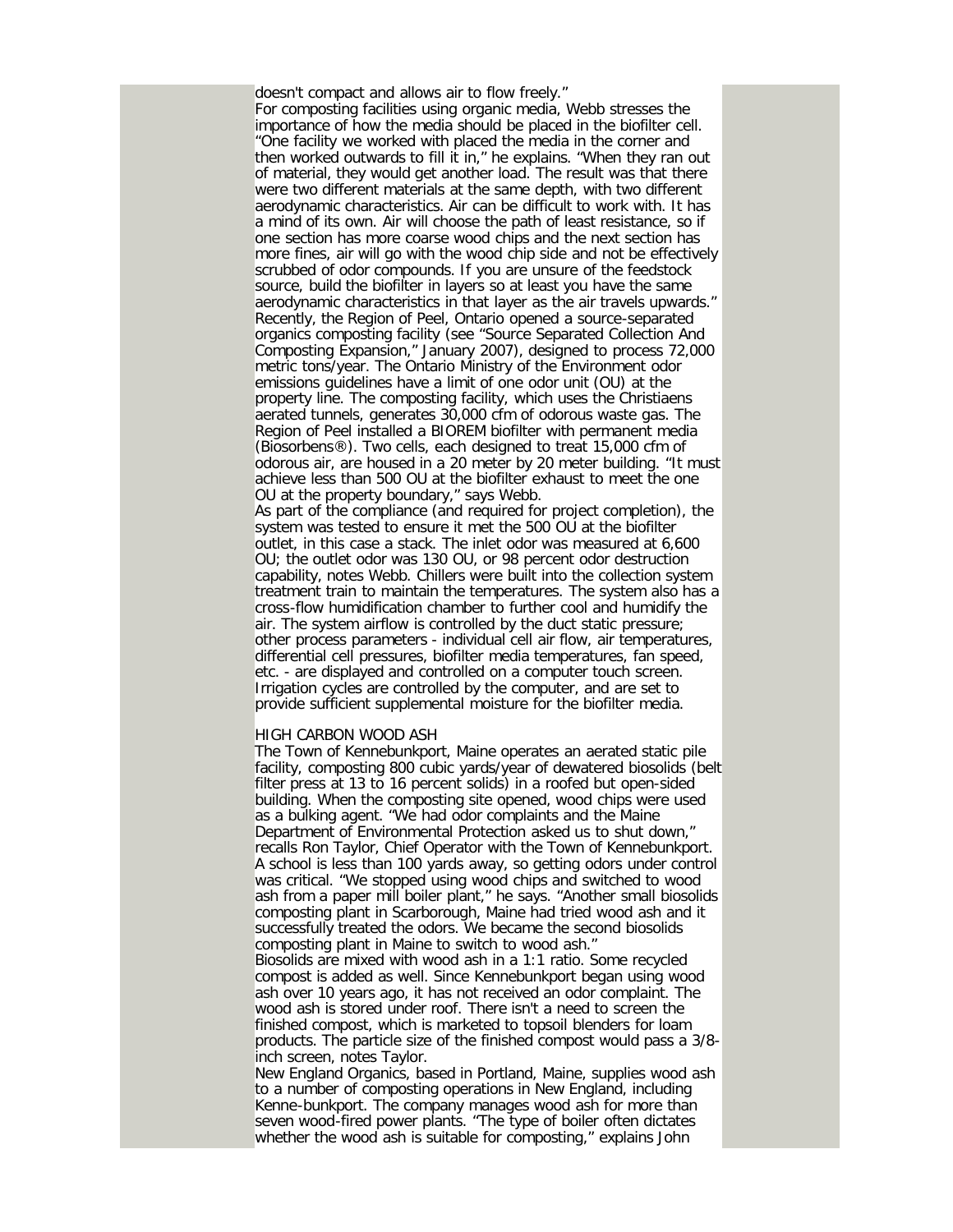Kelly, Product Marketing Manager for New England Organics. "The ideal wood ash for composting is coarse in texture, almost like a char, and is high in carbon. We have found wood ash with a carbon content of 30 to 60 percent works extremely well in controlling odors and produces a quality finished product. Conversely, higher efficiency biomass boilers, especially ones using fluidized beds, produce powder-fine wood ash that may have less than 10 percent carbon. This low carbon wood ash is suitable as a lime substitute, but it lacks porosity, which is a benefit to the use of high carbon wood ash for composting, especially when used as a substitute for wood chips.'

Kelly adds that some of the high carbon ash, due to its loose texture and pore space, has a bulk density of 500 to 800 lbs/cubic yard. Moisture content is about 20 to 30 percent, which also is an advantage, especially when the ash is used to bulk wet material such as biosolids. At a pH of 12, the wood ash has abrasive qualities, but doesn't seem to pose any significant corrosion problems to the composting equipment. The high pH also does not create any noticeable increase in ammonia, and it only causes a slight increase in the pH of the final product, says Kelly. New England Organics charges composting facilities for the wood ash. "The price is about the same, or even less than sawdust, and the wood ash can replace sawdust as a bulking agent," he explains. "When the odor control benefits are factored in as well, facilities see an economic advantage to using the wood ash."

## ENZYME TREATMENTS

Little Hannaford Farms in Centralia, Washington processes yard trimmings, daft from chicken processing plants, cattle manure from a fairgrounds and sheet rock waste from new construction. The site composts in windrows that are "in one big block," explains Dennis Felt, owner of Little Hannaford Farms. "We place the windrows, which are about 10- to 12-feet high, right next to each other to retain heat and moisture. Piles are agitated using a loader with a 10 cy bucket that can move about 1,000 cy/hour. We work the windrows from the south to the north. Finished material on the north end goes directly to a CEC Screen-It deck screen. We do this turning process once a week."

About nine years ago, Felt met David Hill from GOC Technologies at a BioCycle conference. "We were having some odor problems, and David was just introducing the 506 bioaugmentation odor treatment product for waste management facilities," he recalls. "We started using the 506, which gets incorporated with incoming material, and the 505 product that is applied topically to the windrows after turning. Recently we started using the GOC 2300 and have found that the bioaugmentation product actually accelerates the composting process in addition to controlling odors." The GOC products utilize enzymes that react with bacteria in the composting materials to break down the odor compounds. The formulas have been engineered by identifying what bacteria must be present to break down specific compounds, and what enzymes are needed along the way to react with those compounds. Some treatments biochemically enhance growth of various microorganisms, which, in turn, facilitate desirable chemical reactions. Other products are strong surfactants that facilitate rapid penetration of water and deodorizers into an odorous mass. The company has developed enzyme-based products for specific compost feedstocks, including manure, green waste, food waste and biosolids.

P. 27 Terms & Definitions

Odorant -- Substance (compound such as ammonia, hydrogen sulfide, butyric acid) capable of eliciting an olfactory response.

Odor -- Sensation resulting from stimulation of the olfactory organs.